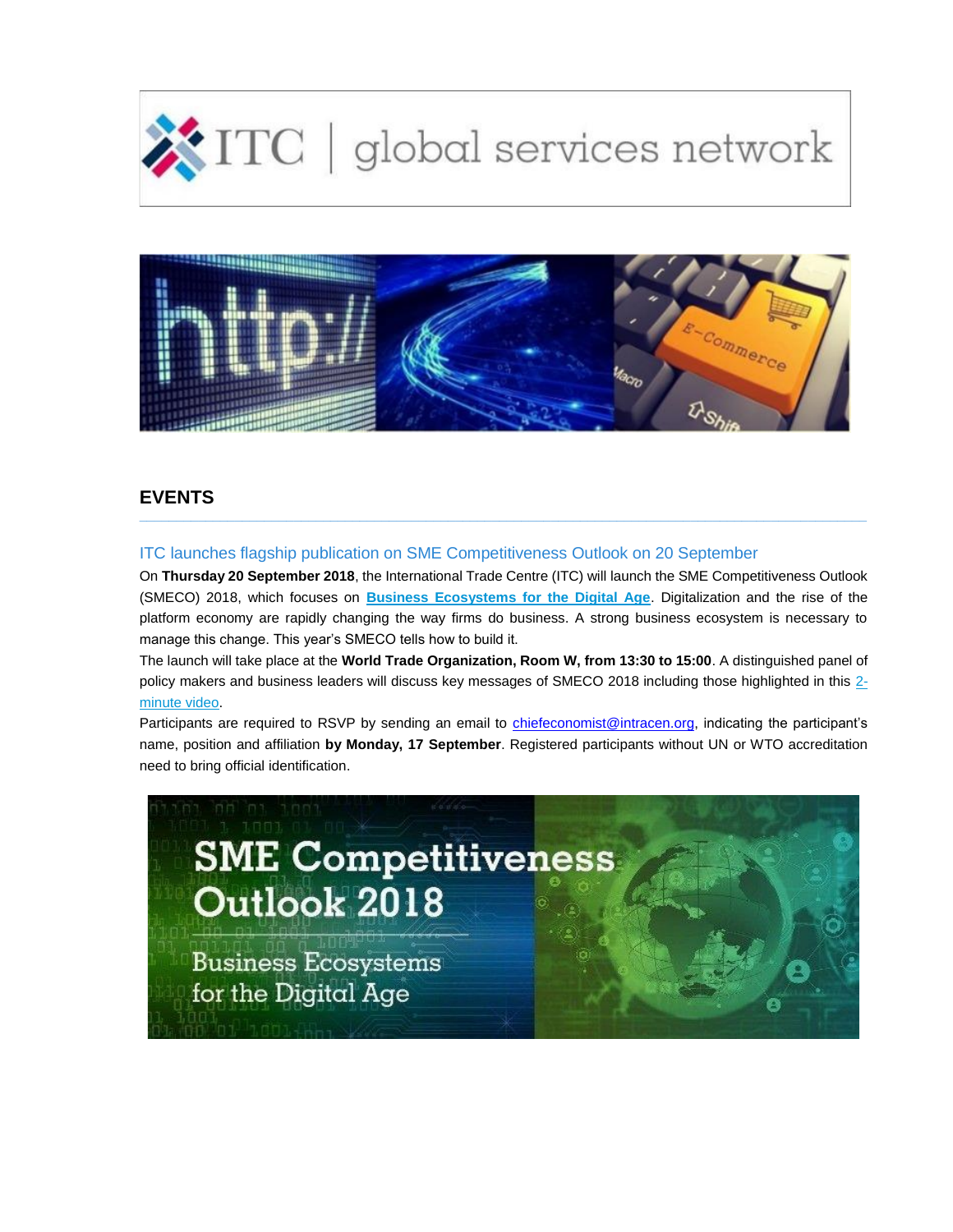## The 2018 World Export Development Forum (WEDF) takes place in Lusaka on 11-12 September

 $\_$  , and the set of the set of the set of the set of the set of the set of the set of the set of the set of the set of the set of the set of the set of the set of the set of the set of the set of the set of the set of th

[WEDF](http://eye.maillink.intracen.org/c?p=xBAQNnrQ2NCZJ0rQitCWcNDcFdCHDOMyxBAn0NxWCtCVeUtB0JnQydDF0NfQgTg279lCaHR0cDovL3d3dy5pbnRyYWNlbi5vcmcvaXRjL2V2ZW50cy93b3JsZC1leHBvcnQtZGV2ZWxvcG1lbnQtZm9ydW0vuDVhNzAzZTQ3Yjg1YjUzNmE5ZjRiZjYwOMQQP9DDJfIF0IhH0JrQgF8F0JhnH1FPuWV5ZS5tYWlsbGluay5pbnRyYWNlbi5vcmfEFNDb0MbQg9Ch0IIa0LFlaPd5DNDXaFZjGdCJIl8) is a unique global conference and business-to-business (B2B) matchmaking platform dedicated to supporting trade-led development. As ITC's annual flagship event, WEDF brings together business leaders, policymakers, heads of trade and investment support institutions and international trade development officials to address international competitiveness for developing countries. The conference will take place on 11 and 12 September in Lusaka, with side events running from 10 to 13 September. For more information on the programme and registration, click [here.](http://eye.maillink.intracen.org/c?p=xBAQNnrQ2NCZJ0rQitCWcNDcFdCHDOMyxBAG0IzQx9CBSyBNCtCQ0N3Qx9CY0KgdTNCp2TJodHRwczovL3d3dy5mYWNlYm9vay5jb20vSW50ZXJuYXRpb25hbFRyYWRlQ2VudHJlL7g1YTcwM2U0N2I4NWI1MzZhOWY0YmY2MDjEED_QwyXyBdCIR9Ca0IBfBdCYZx9RT7lleWUubWFpbGxpbmsuaW50cmFjZW4ub3JnxBTQ29DG0IPQodCCGtCxZWj3eQzQ12hWYxnQiSJf) You can follow events live here.

## **BUSINESS NEWS** \_\_\_\_\_\_\_\_\_\_\_\_\_\_\_\_\_\_\_\_\_\_\_\_\_\_\_\_\_\_\_\_\_\_\_\_\_\_\_\_\_\_\_\_\_\_\_\_\_\_\_\_\_\_\_\_\_\_\_\_\_\_\_\_

#### New York City freezes new ride-hailing licenses

New York's City Council [passed legislation](http://eye.maillink.intracen.org/c?p=xBAQNnrQ2NCZJ0rQitCWcNDcFdCHDOMyxBA-4m4Q0InmRQrQgtCUNtCkYGrQkW7Zb2h0dHBzOi8vd3d3LmJsb29tYmVyZy5jb20vbmV3cy9hcnRpY2xlcy8yMDE4LTA4LTIwL3doeS10ZW5zaW9ucy1iZXR3ZWVuLXViZXItYW5kLWNpdGllcy1wZWFrZWQtaW4tbnljLXF1aWNrdGFrZbg1YTcwM2U0N2I4NWI1MzZhOWY0YmY2MDjEED_QwyXyBdCIR9Ca0IBfBdCYZx9RT7lleWUubWFpbGxpbmsuaW50cmFjZW4ub3JnxBTQ29DG0IPQodCCGtCxZWj3eQzQ12hWYxnQiSJf) in August to freeze new ride-hailing licenses, such as Uber, for a year. The Taxi & Limousine Commission can also set minimum pay standards for drivers of this kind of service, which will require companies to make up the difference between the pay floor and the driver's hourly fee that is at US\$ 17. These measures intend to keep the number of drivers down, balancing the supply and demand of these services. App-based ride-hailing vehicles jumped from 12,600 in 2015 to more than 80,000 this year.

 $\_$  ,  $\_$  ,  $\_$  ,  $\_$  ,  $\_$  ,  $\_$  ,  $\_$  ,  $\_$  ,  $\_$  ,  $\_$  ,  $\_$  ,  $\_$  ,  $\_$  ,  $\_$  ,  $\_$  ,  $\_$  ,  $\_$  ,  $\_$  ,  $\_$  ,  $\_$  ,  $\_$  ,  $\_$  ,  $\_$  ,  $\_$  ,  $\_$  ,  $\_$  ,  $\_$  ,  $\_$  ,  $\_$  ,  $\_$  ,  $\_$  ,  $\_$  ,  $\_$  ,  $\_$  ,  $\_$  ,  $\_$  ,  $\_$  ,

### AT&T and Verizon plan for 5G rollout this year

AT&T and Verizon are deploying [mobile 5G service coverage](http://eye.maillink.intracen.org/c?p=xBAQNnrQ2NCZJ0rQitCWcNDcFdCHDOMyxBBd0KLQlkPQy9DLQR_QpPTgbOhNFvvZUGh0dHBzOi8vd3d3LmNuZXQuY29tL25ld3MvYXQtdC1hZGRzLXRocmVlLW1vcmUtY2l0aWVzLXRvLW1vYmlsZS01Zy1yb2xsb3V0LXBsYW4vuDVhNzAzZTQ3Yjg1YjUzNmE5ZjRiZjYwOMQQP9DDJfIF0IhH0JrQgF8F0JhnH1FPuWV5ZS5tYWlsbGluay5pbnRyYWNlbi5vcmfEFNDb0MbQg9Ch0IIa0LFlaPd5DNDXaFZjGdCJIl8) this year. On 20 July, AT&T announced they are planning to include Oklahoma City, as well as Charlotte and Raleigh, both in North Carolina, among the dozen markets they are supposed to cover in 2018. AT&T's initial focus is both on large and medium size cities as "all Americans should have access to next-gen connectivity to avoid a new digital divide", as put in a company statement. T-Mobile and Sprint will launch 5G service early next year.

 $\_$  ,  $\_$  ,  $\_$  ,  $\_$  ,  $\_$  ,  $\_$  ,  $\_$  ,  $\_$  ,  $\_$  ,  $\_$  ,  $\_$  ,  $\_$  ,  $\_$  ,  $\_$  ,  $\_$  ,  $\_$  ,  $\_$  ,  $\_$  ,  $\_$  ,  $\_$  ,  $\_$  ,  $\_$  ,  $\_$  ,  $\_$  ,  $\_$  ,  $\_$  ,  $\_$  ,  $\_$  ,  $\_$  ,  $\_$  ,  $\_$  ,  $\_$  ,  $\_$  ,  $\_$  ,  $\_$  ,  $\_$  ,  $\_$  ,

### Google interested in going back to China

After almost a decade of inactivity in China, Google executives [shared](http://eye.maillink.intracen.org/c?p=xBAQNnrQ2NCZJ0rQitCWcNDcFdCHDOMyxBDQl_Lv0KrQ2tDFS9CD0I7QlFIsetCPOtC82W1odHRwczovL3d3dy5ibG9vbWJlcmcuY29tL25ld3MvYXJ0aWNsZXMvMjAxOC0wOC0xOC9nb29nbGUtcy1icmluLWNvcHMtdG8tcGxhbi10by1yZWNsYWltLWxvc3QtZGVjYWRlLWluLWNoaW5huDVhNzAzZTQ3Yjg1YjUzNmE5ZjRiZjYwOMQQP9DDJfIF0IhH0JrQgF8F0JhnH1FPuWV5ZS5tYWlsbGluay5pbnRyYWNlbi5vcmfEFNDb0MbQg9Ch0IIa0LFlaPd5DNDXaFZjGdCJIl8) in a staff meeting in August their intentions to explore going back to this 750 million-Internet-user market. Google pulled out of the Chinese market in 2010 concerned about censorship. The company is now adjusting its operations to regulations in different target markets, e.g. anti-hate speech rules in Germany, limitations on content about the royal family in Thailand, and the right-to-be-forgotten under EU GDPR. This recent trend may suggest their reconsideration for entering back into the Chinese market.

# **REGULATORY AND TRADE NEWS** \_\_\_\_\_\_\_\_\_\_\_\_\_\_\_\_\_\_\_\_\_\_\_\_\_\_\_\_\_\_\_\_\_\_\_\_\_\_\_\_\_\_\_\_\_\_\_\_\_\_\_\_\_\_\_\_\_\_\_\_\_\_\_\_

## The European Union and Japan agree to recognize each other's data protection systems as

#### equivalent

"With this agreement, the EU and Japan affirm that, in the digital era, promoting high privacy standards and facilitating international trade go hand in hand", states the [press release](http://eye.maillink.intracen.org/c?p=xBAQNnrQ2NCZJ0rQitCWcNDcFdCHDOMyxBDQvn4d9NDJ0KxLJtCP8DEhFtCI7NCD2TZodHRwOi8vZXVyb3BhLmV1L3JhcGlkL3ByZXNzLXJlbGVhc2VfSVAtMTgtNDUwMV9lbi5odG24NWE3MDNlNDdiODViNTM2YTlmNGJmNjA4xBA_0MMl8gXQiEfQmtCAXwXQmGcfUU-5ZXllLm1haWxsaW5rLmludHJhY2VuLm9yZ8QU0NvQxtCD0KHQghrQsWVo93kM0NdoVmMZ0IkiXw) of the European Commission. On 17 July, the European Union and Japan concluded talks to recognize as equivalent their data protection system, the General Data Protection Regulation and the Act on the Protection of Personal Information (APPI) respectively.

Japan will implement additional [safeguards](http://eye.maillink.intracen.org/c?p=xBAQNnrQ2NCZJ0rQitCWcNDcFdCHDOMyxBDhHfF80MXQzUHQ1dCSX0cNbeZjSNlCaHR0cHM6Ly9nbG9iYWxjb21wbGlhbmNlbmV3cy5jb20vamFwYW4tZXUtZGF0YS10cmFuc2ZlcnMtMjAxODA0MDkvuDVhNzAzZTQ3Yjg1YjUzNmE5ZjRiZjYwOMQQP9DDJfIF0IhH0JrQgF8F0JhnH1FPuWV5ZS5tYWlsbGluay5pbnRyYWNlbi5vcmfEFNDb0MbQg9Ch0IIa0LFlaPd5DNDXaFZjGdCJIl8) to comply with EU's GDPR standards, including strengthening the protection of sensitive data and the conditions under which EU data can be transferred to a third country. The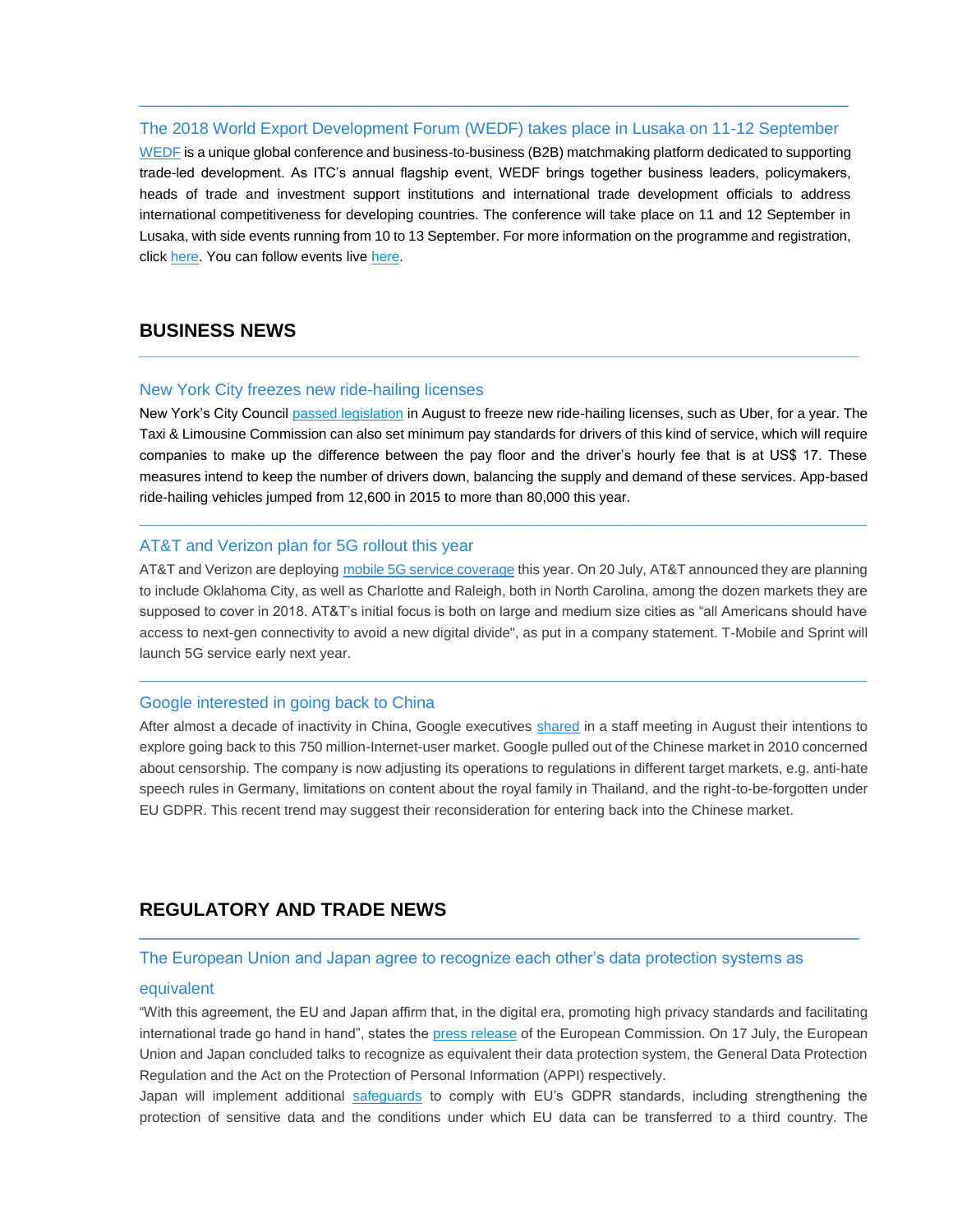Commission is planning on adopting the adequacy decision this autumn, thus closing the dialogue started with Japan in January 2017 to reach such outcome.

 $\_$  ,  $\_$  ,  $\_$  ,  $\_$  ,  $\_$  ,  $\_$  ,  $\_$  ,  $\_$  ,  $\_$  ,  $\_$  ,  $\_$  ,  $\_$  ,  $\_$  ,  $\_$  ,  $\_$  ,  $\_$  ,  $\_$  ,  $\_$  ,  $\_$  ,  $\_$  ,  $\_$  ,  $\_$  ,  $\_$  ,  $\_$  ,  $\_$  ,  $\_$  ,  $\_$  ,  $\_$  ,  $\_$  ,  $\_$  ,  $\_$  ,  $\_$  ,  $\_$  ,  $\_$  ,  $\_$  ,  $\_$  ,  $\_$  ,

### United States of America seeks to revise international postal rates for goods

On 23 August, US President Donald Trump addressed a [memo](http://eye.maillink.intracen.org/c?p=xBAQNnrQ2NCZJ0rQitCWcNDcFdCHDOMyxBDQykdRCQ_QqEjQ3dCvTU_x0LjQi9CTK9nAaHR0cHM6Ly93d3cud2hpdGVob3VzZS5nb3YvcHJlc2lkZW50aWFsLWFjdGlvbnMvcHJlc2lkZW50aWFsLW1lbW9yYW5kdW0tc2VjcmV0YXJ5LXN0YXRlLXNlY3JldGFyeS10cmVhc3VyeS1zZWNyZXRhcnktaG9tZWxhbmQtc2VjdXJpdHktcG9zdG1hc3Rlci1nZW5lcmFsLWNoYWlybWFuLXBvc3RhbC1yZWd1bGF0b3J5LWNvbW1pc3Npb24vuDVhNzAzZTQ3Yjg1YjUzNmE5ZjRiZjYwOMQQP9DDJfIF0IhH0JrQgF8F0JhnH1FPuWV5ZS5tYWlsbGluay5pbnRyYWNlbi5vcmfEFNDb0MbQg9Ch0IIa0LFlaPd5DNDXaFZjGdCJIl8) to the Secretary of State and Chairman of the Postal Regulatory Commission, among others, regarding the modernization of the monetary reimbursement model for the delivery of goods through the international postal system. The envisioned revision aims to ensure that rates charged for delivery of foreign goods do not favour foreign over domestic providers. The memo asks for further discussion at meetings of the Universal Postal Union in September in Ethiopia. It also states that if no progress is made at this forum, action needs to be taken no later than 1 November, "including the possibility of adopting self-declared rates". Among other countries, potential measures might hit [China,](http://eye.maillink.intracen.org/c?p=xBAQNnrQ2NCZJ0rQitCWcNDcFdCHDOMyxBDQl_3QseA10K1EU9C0WAzQzRUw0IjQwNlyaHR0cHM6Ly93d3cuYmxvb21iZXJnLmNvbS9uZXdzL2FydGljbGVzLzIwMTgtMDgtMjQvdHJ1bXAtdGFrZXMtYWltLWF0LWNoaW5hLXF1ZXN0aW9uaW5nLWludGVybmF0aW9uYWwtcG9zdGFsLXJhdGVzuDVhNzAzZTQ3Yjg1YjUzNmE5ZjRiZjYwOMQQP9DDJfIF0IhH0JrQgF8F0JhnH1FPuWV5ZS5tYWlsbGluay5pbnRyYWNlbi5vcmfEFNDb0MbQg9Ch0IIa0LFlaPd5DNDXaFZjGdCJIl8) notably given the current ePacket Program between the US Postal Service and China Post that allows for favourable rates for packages sent from China.

### The West Midlands in the UK to be their first 5G region

In the United Kingdom, the West Midlands have been chosen as [their first 5G region.](http://eye.maillink.intracen.org/c?p=xBAQNnrQ2NCZJ0rQitCWcNDcFdCHDOMyxBBpFkQPE9CISi_QhzrQpFEoCTHQsdk3aHR0cHM6Ly93d3cuYmJjLmNvbS9uZXdzL3VrLWVuZ2xhbmQtYmlybWluZ2hhbS00NTQwNjYwN7g1YTcwM2U0N2I4NWI1MzZhOWY0YmY2MDjEED_QwyXyBdCIR9Ca0IBfBdCYZx9RT7lleWUubWFpbGxpbmsuaW50cmFjZW4ub3JnxBTQ29DG0IPQodCCGtCxZWj3eQzQ12hWYxnQiSJf) This "testbed" area will explore connecting ambulances, where live video streaming could allow for immediate specialist's advice to paramedics, as well as driverless cars and autonomous vehicles, in collaboration with car manufacturer Jaguar Land Rover. £75 million of public investment will go into Birmingham, Coventry and Wolverhampton for this purpose.

 $\_$  ,  $\_$  ,  $\_$  ,  $\_$  ,  $\_$  ,  $\_$  ,  $\_$  ,  $\_$  ,  $\_$  ,  $\_$  ,  $\_$  ,  $\_$  ,  $\_$  ,  $\_$  ,  $\_$  ,  $\_$  ,  $\_$  ,  $\_$  ,  $\_$  ,  $\_$  ,  $\_$  ,  $\_$  ,  $\_$  ,  $\_$  ,  $\_$  ,  $\_$  ,  $\_$  ,  $\_$  ,  $\_$  ,  $\_$  ,  $\_$  ,  $\_$  ,  $\_$  ,  $\_$  ,  $\_$  ,  $\_$  ,  $\_$  ,

 $\_$  ,  $\_$  ,  $\_$  ,  $\_$  ,  $\_$  ,  $\_$  ,  $\_$  ,  $\_$  ,  $\_$  ,  $\_$  ,  $\_$  ,  $\_$  ,  $\_$  ,  $\_$  ,  $\_$  ,  $\_$  ,  $\_$  ,  $\_$  ,  $\_$  ,  $\_$  ,  $\_$  ,  $\_$  ,  $\_$  ,  $\_$  ,  $\_$  ,  $\_$  ,  $\_$  ,  $\_$  ,  $\_$  ,  $\_$  ,  $\_$  ,  $\_$  ,  $\_$  ,  $\_$  ,  $\_$  ,  $\_$  ,  $\_$  ,

### G20 Digital Economy Ministerial Conference

A G20 Digital Economy ministerial [meeting](http://eye.maillink.intracen.org/c?p=xBAQNnrQ2NCZJ0rQitCWcNDcFdCHDOMyxBBG0J570N0p0J1MVdCLMdCo0NUePdC_0MPZVmh0dHBzOi8vd3d3LmcyMC5vcmcvZW4vbmV3cy9nMjAtY29uZmlybXMtaW1wb3J0YW5jZS1kaWdpdGFsLWVjb25vbXktZ2xvYmFsLWRldmVsb3BtZW50uDVhNzAzZTQ3Yjg1YjUzNmE5ZjRiZjYwOMQQP9DDJfIF0IhH0JrQgF8F0JhnH1FPuWV5ZS5tYWlsbGluay5pbnRyYWNlbi5vcmfEFNDb0MbQg9Ch0IIa0LFlaPd5DNDXaFZjGdCJIl8) took place on 23–24 August in Salta, Argentina. The [joint declaration](http://eye.maillink.intracen.org/c?p=xBAQNnrQ2NCZJ0rQitCWcNDcFdCHDOMyxBBv0KJDPyRhTdC00JgT0JM_0MfuZtCw2VRodHRwczovL2cyMC5vcmcvc2l0ZXMvZGVmYXVsdC9maWxlcy9tZWRpYS9nMjBfZGV0Zl9taW5pc3RlcmlhbF9kZWNsYXJhdGlvbl9zYWx0YS5wZGa4NWE3MDNlNDdiODViNTM2YTlmNGJmNjA4xBA_0MMl8gXQiEfQmtCAXwXQmGcfUU-5ZXllLm1haWxsaW5rLmludHJhY2VuLm9yZ8QU0NvQxtCD0KHQghrQsWVo93kM0NdoVmMZ0IkiXw) builds from the consensus achieved under the Chinese and German G20 presidencies, and recognizes the need to keep working "towards improving digital market access for consumers and businesses, particularly in developing countries, as well as our understanding of the market impact of emerging technologies and new business models, like online platforms". Recommendations touch upon reducing the digital gender divide, accelerating digital infrastructure, and measuring the new digital economy. The declaration also includes "G20 Digital Government Principles", addressing services, data, security and digital skills, among other issues.

 $\_$  ,  $\_$  ,  $\_$  ,  $\_$  ,  $\_$  ,  $\_$  ,  $\_$  ,  $\_$  ,  $\_$  ,  $\_$  ,  $\_$  ,  $\_$  ,  $\_$  ,  $\_$  ,  $\_$  ,  $\_$  ,  $\_$  ,  $\_$  ,  $\_$  ,  $\_$  ,  $\_$  ,  $\_$  ,  $\_$  ,  $\_$  ,  $\_$  ,  $\_$  ,  $\_$  ,  $\_$  ,  $\_$  ,  $\_$  ,  $\_$  ,  $\_$  ,  $\_$  ,  $\_$  ,  $\_$  ,  $\_$  ,  $\_$  ,

#### APEC business community calls for action to reduce services trade restrictions

The Asia Pacific Services Coalition [called](http://eye.maillink.intracen.org/c?p=xBAQNnrQ2NCZJ0rQitCWcNDcFdCHDOMyxBDQpzQF0KvQqGhK0IXQrF3Qi245ANDKJ9mAaHR0cDovL2F1c3RyYWxpYW5zZXJ2aWNlc3JvdW5kdGFibGUuY29tLmF1L21lZGlhLXJlbGVhc2VzL21vcmUtdXJnZW50LWFjdGlvbi1uZWVkZWQtdG8taW1wcm92ZS1zZXJ2aWNlcy1jb21wZXRpdGl2ZW5lc3MtaW4tYXBlYy-4NWE3MDNlNDdiODViNTM2YTlmNGJmNjA4xBA_0MMl8gXQiEfQmtCAXwXQmGcfUU-5ZXllLm1haWxsaW5rLmludHJhY2VuLm9yZ8QU0NvQxtCD0KHQghrQsWVo93kM0NdoVmMZ0IkiXw) for APEC economies to address the increasing services trade restrictions at a Public-Private Dialogue (PPD) in the margins of the 3rd APEC Senior Officials' Meeting (SOM) in August in Port Moresby. The PPD focused on Cross-border E-commerce in Services, and the implementation of the 2016-2025 APEC Services Competitiveness Roadmap (ASCR). "The business community is eager to see positive results. We consider there are low-hanging fruits where APEC should be able to see quick gains, like enhancing the APEC Business Travel Card," said Ho Meng Kit, CEO of the Singapore Business Federation. Businesses also look forward to the outcome on APEC Principles on Domestic Regulation in the Services Sector, while acknowledging that "best practices" in the digital era might differ from those in the traditional economy. ITC participated in several meetings during the SOM, sharing ITC's approaches in helping SMEs to engage in services trade and sustainable tourism.

#### The Pacific Alliance signs the first plurilateral MRA for customs operators

On 21 July 2018, members of the Pacific Alliance (Chile, Colombia, Mexico, and Peru) [signed](http://eye.maillink.intracen.org/c?p=xBAQNnrQ2NCZJ0rQitCWcNDcFdCHDOMyxBBZRhnh0IcGQFXQmmvQmmsTS9CtItl_aHR0cHM6Ly9nZXN0aW9uLnBlL2Vjb25vbWlhL3BhaXNlcy1hbGlhbnphLXBhY2lmaWNvLXN1c2NyaWJlbi1hY3VlcmRvLXJlY29ub2NpbWllbnRvLW11dHVvLW9wZXJhZG9yLWVjb25vbWljby1hdXRvcml6YWRvLTIzOTMwObg1YTcwM2U0N2I4NWI1MzZhOWY0YmY2MDjEED_QwyXyBdCIR9Ca0IBfBdCYZx9RT7lleWUubWFpbGxpbmsuaW50cmFjZW4ub3JnxBTQ29DG0IPQodCCGtCxZWj3eQzQ12hWYxnQiSJf) a mutual recognition agreement (MRA) of their Authorized Economic Operators (AEO) at the XIII Presidential Summit of the bloc. This means that companies recognized as AEO in one Member will also have that status in the others, thus having access to a package of trade facilitation benefits designated by customs programmes. While there are already 57 bilateral agreements for the mutual recognition of AEO and 35 under negotiation, this is the first conducted on a plurilateral basis.

 $\_$  ,  $\_$  ,  $\_$  ,  $\_$  ,  $\_$  ,  $\_$  ,  $\_$  ,  $\_$  ,  $\_$  ,  $\_$  ,  $\_$  ,  $\_$  ,  $\_$  ,  $\_$  ,  $\_$  ,  $\_$  ,  $\_$  ,  $\_$  ,  $\_$  ,  $\_$  ,  $\_$  ,  $\_$  ,  $\_$  ,  $\_$  ,  $\_$  ,  $\_$  ,  $\_$  ,  $\_$  ,  $\_$  ,  $\_$  ,  $\_$  ,  $\_$  ,  $\_$  ,  $\_$  ,  $\_$  ,  $\_$  ,  $\_$  ,